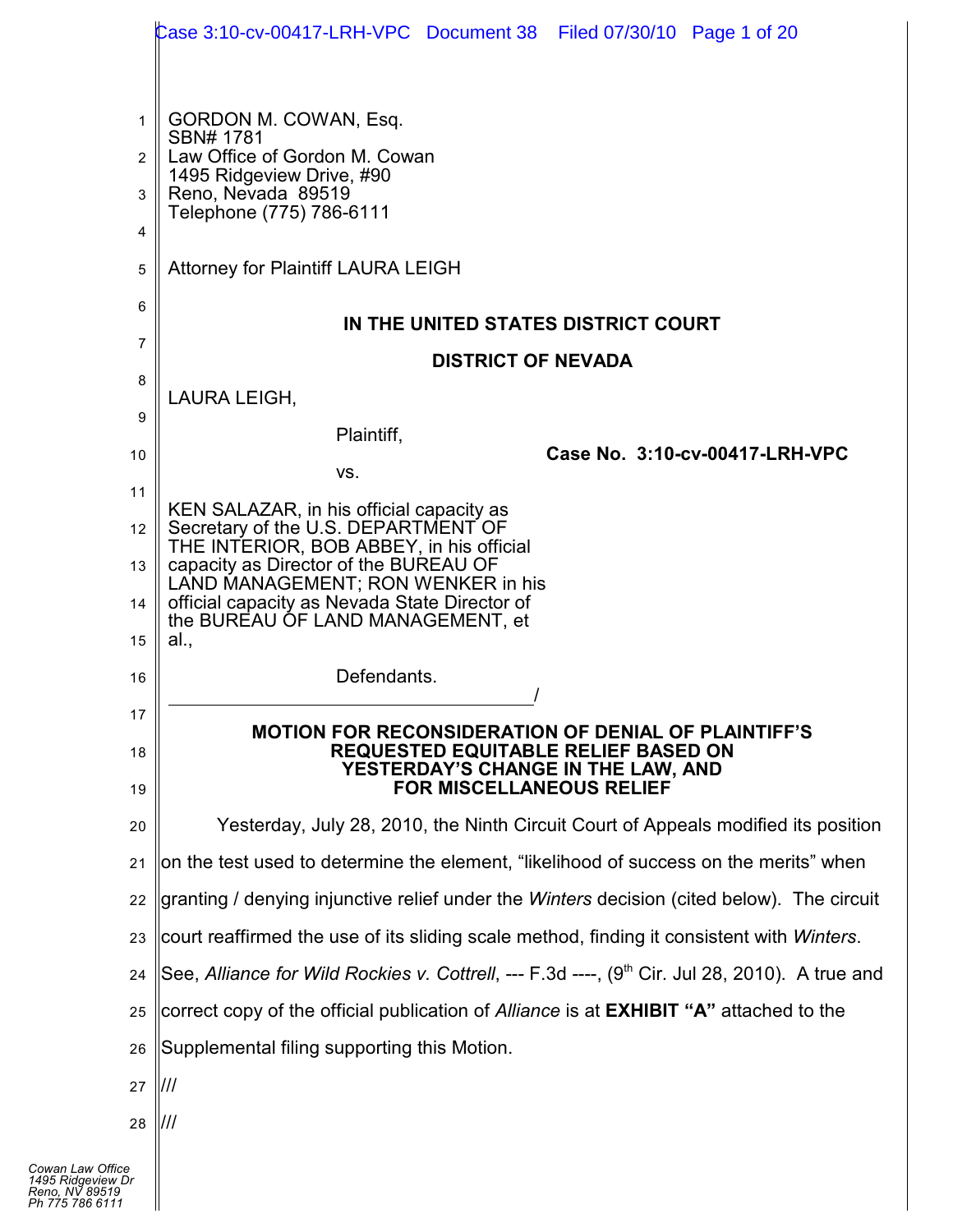| 1                                                                          | This motion for reconsideration is made on the following grounds:                           |
|----------------------------------------------------------------------------|---------------------------------------------------------------------------------------------|
| 2                                                                          | 1 <sub>1</sub><br>The law changed since the court's orders were entered, affecting the very |
| 3                                                                          | rationale underlying the decisional basis which caused the denial of the                    |
| 4                                                                          | Plaintiff's requested relief (Docket Nos. 18 and 37);                                       |
| 5                                                                          | 2.<br>In both orders denying Plaintiff's relief, the court relied on and applied the        |
| 6                                                                          | First Circuit's stringent approach to assess Plaintiff's "likelihood of success"            |
| 7                                                                          | on the merits." The First Circuit's strict approach is not the approach                     |
| 8                                                                          | approved by the Ninth Circuit;                                                              |
| 9                                                                          | 3.<br>The court did not use the sliding scale method affirmed by Alliance when              |
| 10                                                                         | denying Plaintiff's requested relief. Alliance reversed and remanded a                      |
| 11                                                                         | Montana District Court's denial of injunctive relief when failing to apply the              |
| 12                                                                         | sliding scale method on the "likelihood of success on the merits" factor;                   |
| 13                                                                         | The court did not take into consideration evidence offered by Plaintiff that<br>4.          |
| 14                                                                         | at a minimum, raises serious questions supporting the merits of her claims                  |
| 15                                                                         | and which demonstrates a hardship balance which tips sharply in her                         |
| 16                                                                         | favor.                                                                                      |
| 17                                                                         | Should the court deny the requested relief herein, Plaintiff respectfully requests          |
| 18                                                                         | the court modify the orders currently standing (Dockets 18 and 37) to include an            |
| 19                                                                         | additional finding which makes those orders final and appealable, or appealable as an       |
| 20                                                                         | linterlocutory order                                                                        |
| 21                                                                         | This Motion is based on the Plaintiff's briefs, supporting papers, exhibits and             |
| 22                                                                         | Declarations on file with the court.                                                        |
| 23                                                                         | Dated this 29 <sup>th</sup> day of July 2010                                                |
| 24                                                                         | RESPECTFULLY SUBMITTED,<br>LAW OFFICE OF GORDON M. COWAN                                    |
| 25                                                                         |                                                                                             |
| 26                                                                         | /S/                                                                                         |
| 27                                                                         | Gordon M. Cowan Esq. (SBN 1781)<br><b>Attorney for Plaintiff LAURA LEIGH</b>                |
| 28                                                                         |                                                                                             |
| Cowan Law Office<br>1495 Ridgeview Dr<br>Reno, NV 89519<br>Ph 775 786 6111 | Page 2                                                                                      |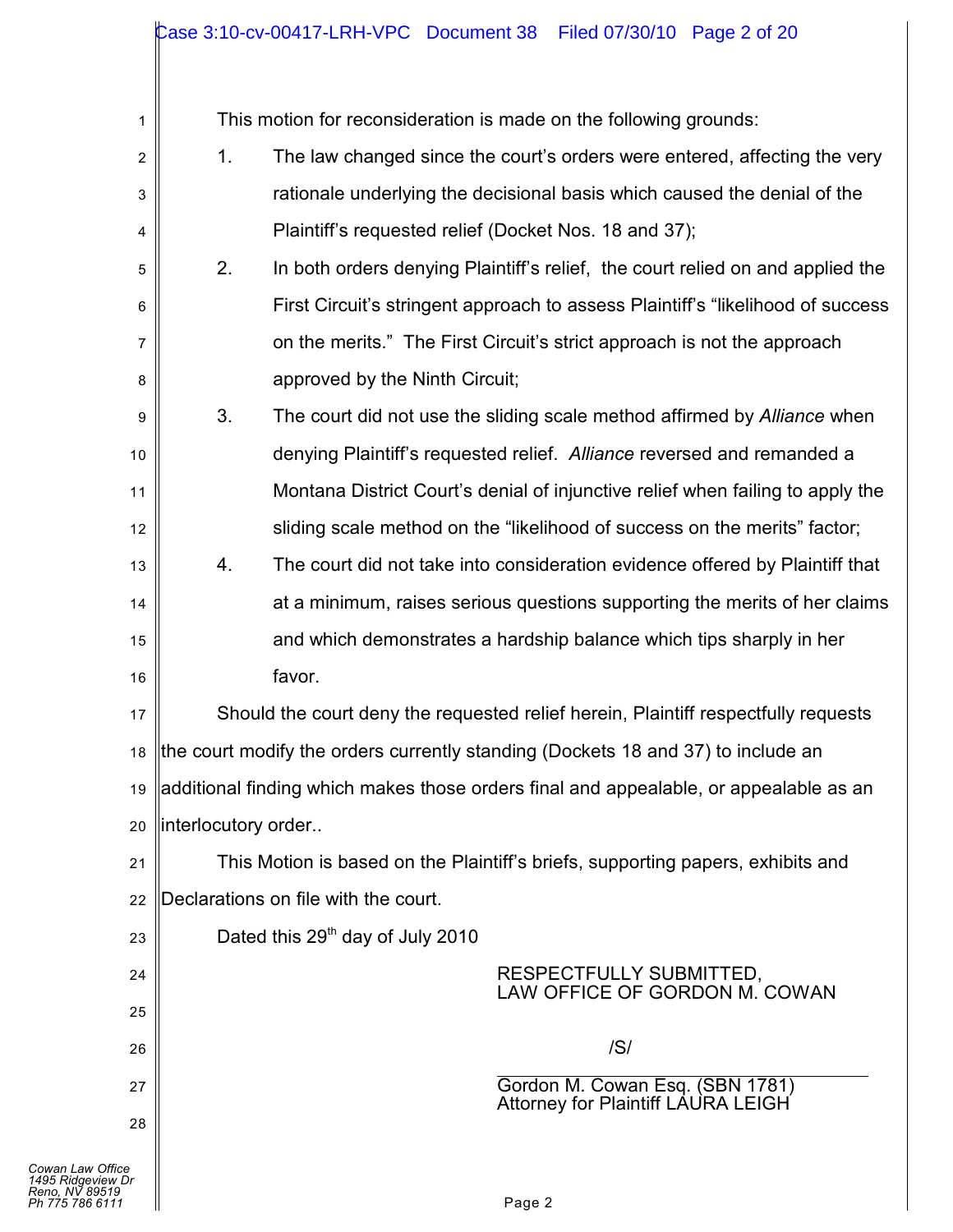### **MEMORANDUM OF POINTS AND AUTHORITIES IN SUPPORT OF MOTION FOR RECONSIDERATION OF DENIAL OF PLAINTIFF'S REQUESTED EQUITABLE RELIEF BASED ON YESTERDAY'S CHANGE IN THE LAW, AND FOR MISCELLANEOUS RELIEF**

#### 4 *Background*

1

2

3

5 6 7 8 9 10 11 Plaintiff Laura Leigh sought to postpone the Defendants wild horse helicopter gathers occurring on three separate "Herd Management Areas" ("HMA") in northwestern Elko County. She sought to force the Defendants to gather the horses at a time other than when temperatures in the Nevada desert were searing and to avoid the actual foaling season; that because of the Defendants' *timing* of their gathers, it resulted in an inhumane method, contrary to specific provisions of the Wild Horse and Burrow Act of 1971 ("Wild Horse Act"). **1**

12 13 14 15 16 17 18 The TROs also sought to have the gather process be made transparent and available for public observation. The Defendants shut the public out completely from the Owyhee gather. Of the fifteen days it took the Defendants to gather and remove nearly 1,200 horses, the Defendants allowed the public to observe two days where they gathered about 100 horses. In perspective, the Defendants kept public scrutiny away from ninety percent (90%) of the Defendants' process. Within that ninety percent blanket of secrecy at least twenty-two horses perished while in the custody and control

19

<sup>20</sup> 21 22 23 24 25 26 27 28 Plaintiff brought multiple theories to the court on why these gathers were not appropriate *at this time*. The initial TRO sought relief for three reasons: (1) The Defendants gather was contrary to their own management plan as being conducted in time during the peak "foaling period." There was controversy over the language of the BLM's own management handbook. (2) The Defendants gather was being conducted during the *actual* foaling season. This coupled with high temperatures occurring in July in the Nevada desert, made it *inhumane* to gather at this particular time. This is contrary to the specific provision of the Wild Horse and Burro Act of 1971 which requires that *if* removal of excess horses is required, in that event removal must be accomplished "humanely." (3) The shutting out of the public and plaintiff, a journalist, from observing the Owyhee HMA altogether, and the restrictive manner in which the public had *minimal* access to Rock Creek and Little Humboldt HMA gathers, are prior restraints on the First Amendment to the U.S. Constitution pertaining to Plaintiff's right to observe and report government in action involving matters of significant public interest.

Meanwhile, to be clear, the Plaintiff never sought to stop these gathers altogether, merely to postpone them so their removal, if necessary was "humane."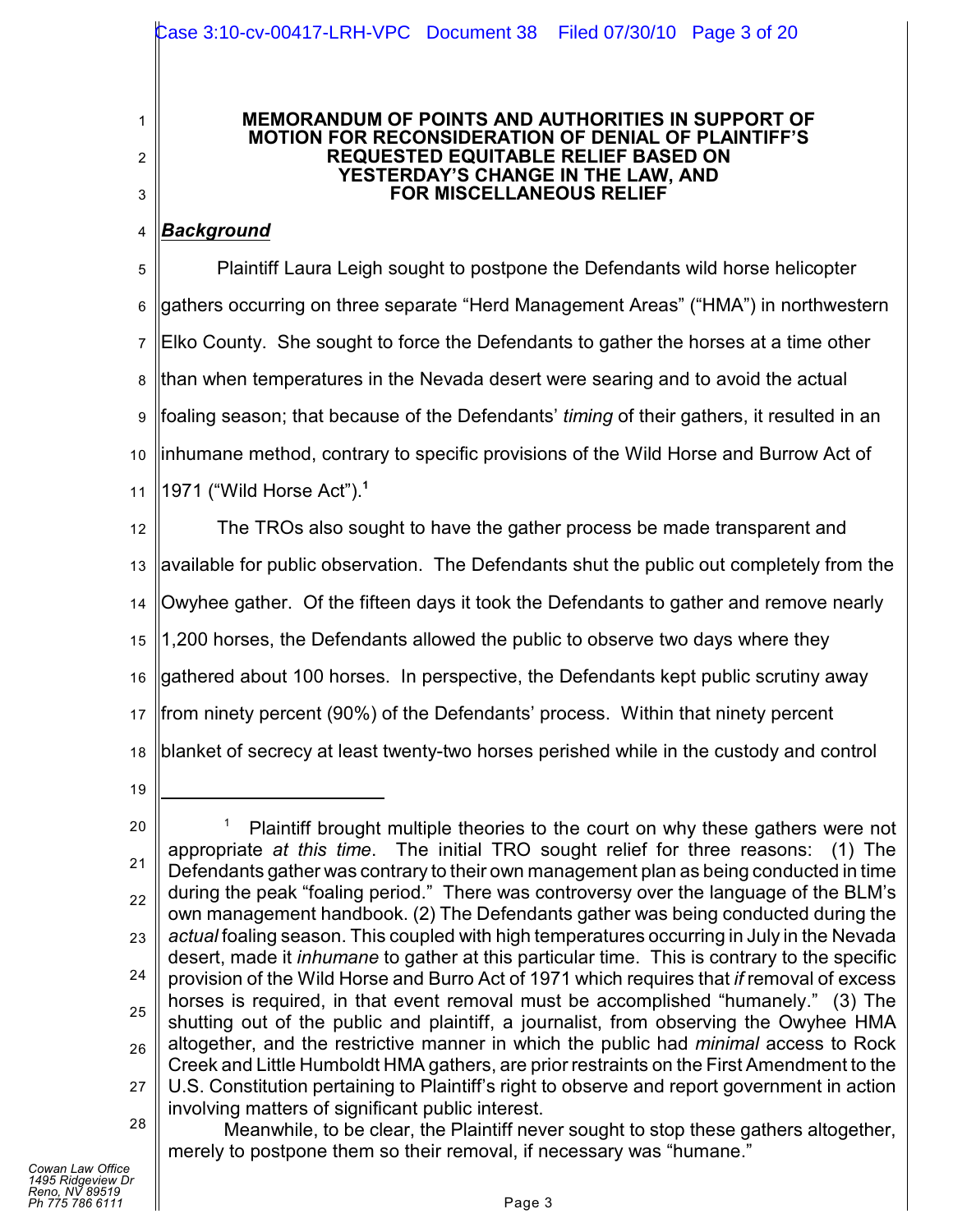1 of the Defendants.

2 3 4 5 6 In two separate orders (Docket Nos. 18 and 37) this court denied Plaintiff Laura Leigh's two, separate TROs (Dockets 3, 5 and 24). In articulating both TRO denials the court relied on a strict interpretation of the "likelihood of success on the merits" factor which the court found had not been satisfied. The court used facts from the first TRO to deny the second TRO and employed the same basis. (See Dockets 18 and 37).

7

#### 8 *Legal Analysis*

9 10 11 12 In both orders (Dockets 18 and 37) the court focused on the "likelihood of success on the merits" element to deny Plaintiffs' TROs. The court adopted language from the First Circuit decision, *New Comm Wireless Services Inc. v. SprintCom*, 287 F. 3d 1 (1<sup>st</sup> Cir. 2002).

13 14 15 16 17 18 19 20 21 22 23 *New Comm* is but one example of the most exacting approach used among the Circuit Courts when assessing a plaintiff's request for equitable injunctive relief and determining whether the "likelihood of success on the merits" requirement could be satisfied. Just like it was when *New Comm* was decided in 2002, the First Circuit continues today as the leader of this stiff approach. See, e.g., *Waldron v. George Weston Bakeries Inc*., 570 F.3d 5, 8 (1st Cir.2009)(the first factor, "likelihood of success," is usually *given particularly heavy weight*); *ANSYS, Inc. v. Computational* Dynamics North America, Ltd., 595 F.3d 75 (1<sup>st</sup> Cir. 2010) (the likelihood of success factor is usually given particularly heavy weight in deciding a motion for preliminary injunction). The First Circuit approach to "likelihood of success on the merits" is diametrically opposed to the method the Ninth Circuit employs on the subject.

24 25 26 27 28 In *Alliance for Wild Rockies v. Cottrell*, --- F.3d ----, (9<sup>th</sup> Cir. July 28, 2010), a decision published yesterday, the court concluded a Montana District committed reversible error when denying injunctive relief without employing the Ninth Circuit's sliding scale approach. The court held the "serious questions" approach survives *Winters*.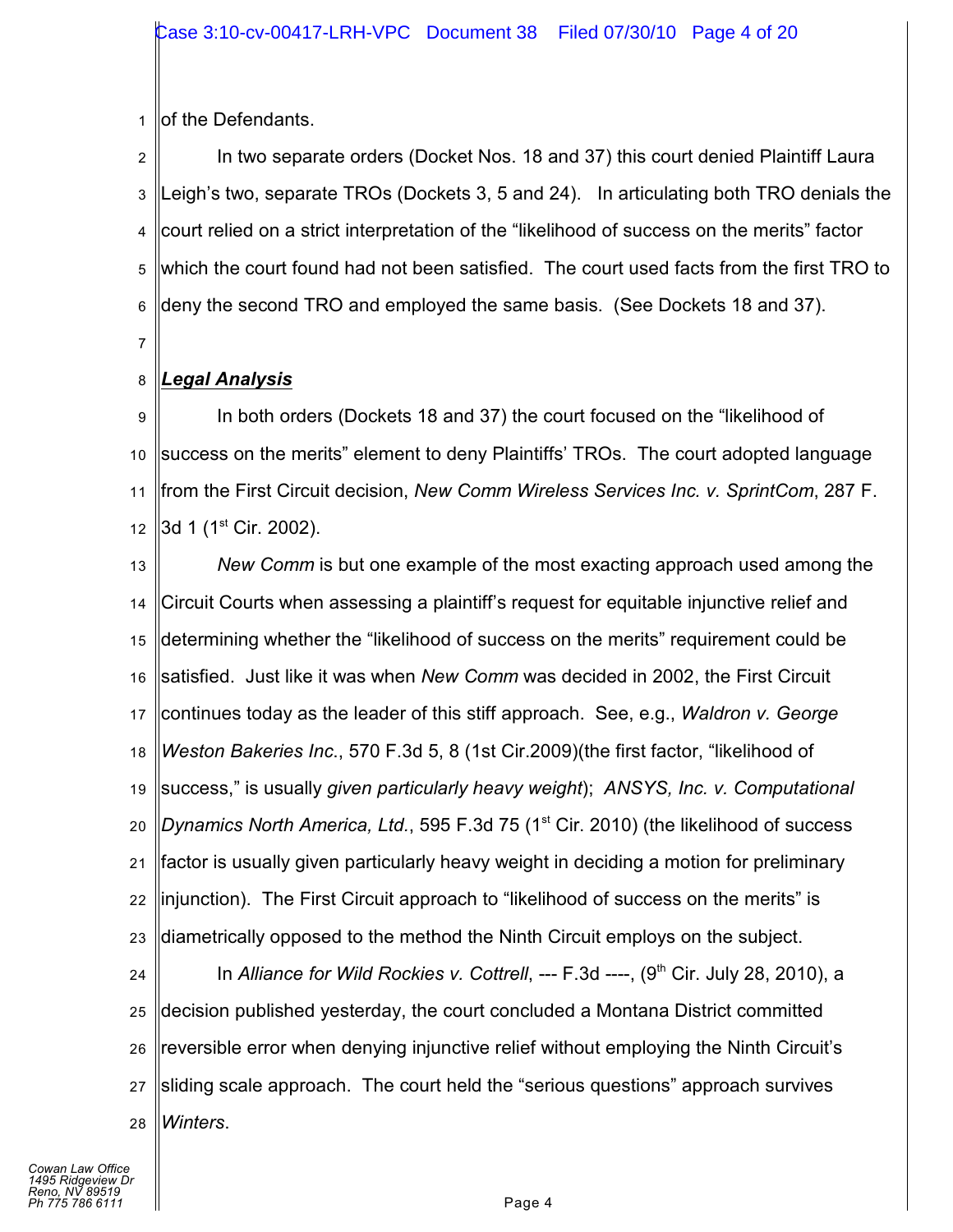1 2 3 *Alliance* reaffirms employment of the test that, *"'serious questions going to the merits' and a hardship balance that tips sharply toward the plaintiff can support issuance of an injunction." Alliance*. Emphasis added.

4 5 6 7 8 9 10 11 *Alliance* did not stop there. The decision emphasized the importance of the sliding scale approach where, *"[f]lexibility is the hallmark of equity jurisdiction"* (quoting Justice Ginsburg's dissent in the *Winters* decision). The court brought to attention *Johnson v. Couturier*, 572 F.3d 1067 (9th Cir.2009), where the district court applied the "serious questions" test and held that "there are serious questions on the merits and the balance of hardships tips sharply in favor of plaintiff." The Ninth Circuit affirmed the decision because the record supported a finding of a "likelihood of irreparable harm." *Id*. at 1085.

12 13 14 The *Alliance* court quoted the Seventh Circuit's approach with approval. The Seventh Circuit likewise found the sliding scale approach palatable with *Winters*, quoting Judge Easterbrook who wrote:

| 15 | Irreparable injury is not enough to support equitable relief.                            |
|----|------------------------------------------------------------------------------------------|
| 16 | There also must be a plausible claim on the merits, and                                  |
| 17 | the injunction must do more good than harm (which is to                                  |
| 18 | say that the "balance of equities" favors the plaintiff).                                |
| 19 | How strong a claim on the merits is enough depends on the                                |
| 20 | balance of harms: the more net harm an injunction can                                    |
| 21 | prevent, the weaker the plaintiff's claim on the merits can                              |
| 22 | be while still supporting some preliminary relief.                                       |
| 23 | Hoosier Energy Rural Elec. Co-op., Inc. v. John                                          |
| 24 | Cir. 2009) (internal citations omitted) (Emphasis Added).                                |
| 25 | Alliance also pointed to the Seventh Circuit's employment of the same test.              |
| 26 | Alliance quoted with approval, the Judge Walker's explanation of the "serious questions" |
| 27 | ltest:                                                                                   |
| 28 |                                                                                          |
|    | Hancock Life Ins. Co., 582 F.3d 721, 725 (7th                                            |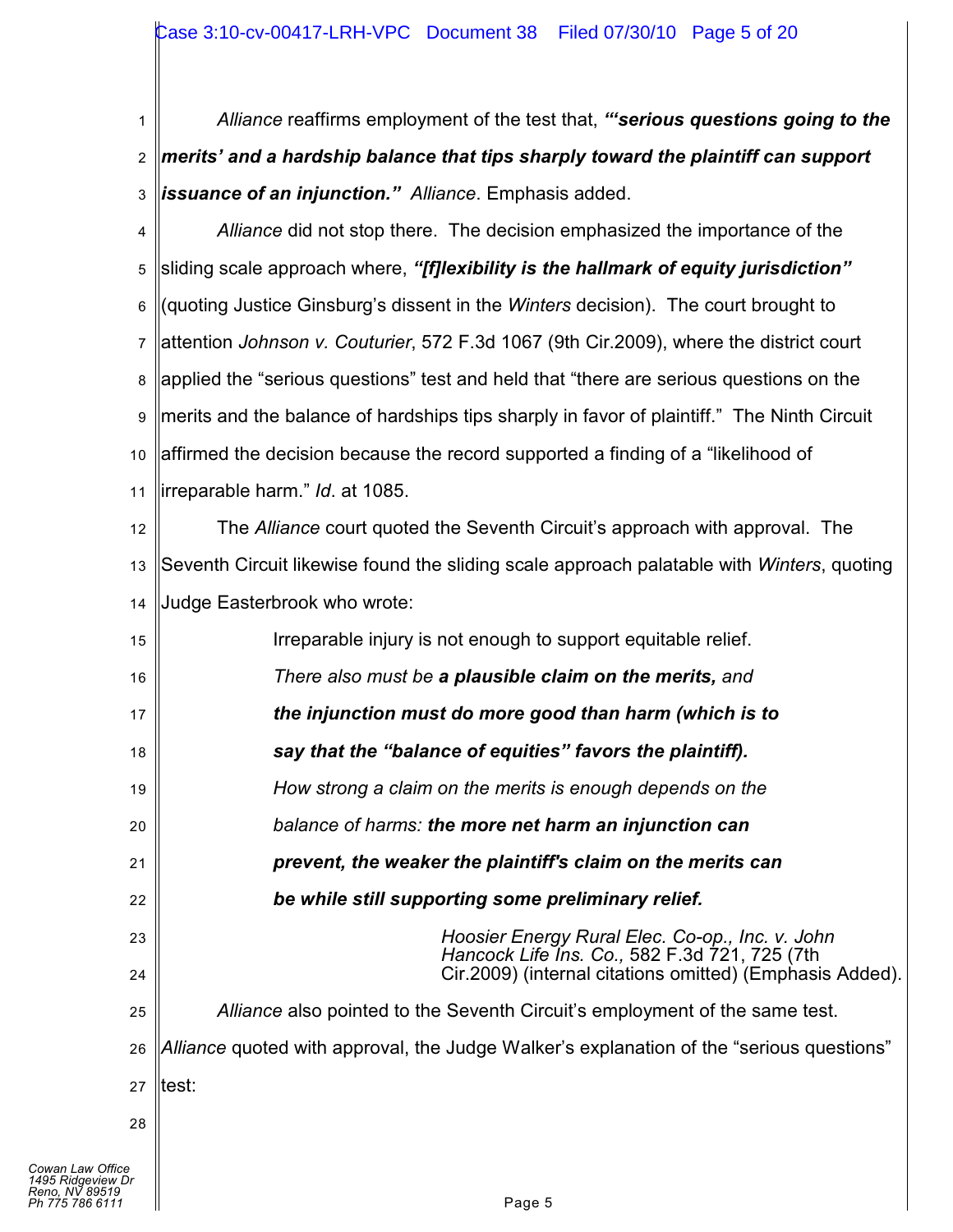|                     | Case 3:10-cv-00417-LRH-VPC Document 38    Filed 07/30/10    Page 6 of 20                                                                                       |  |  |  |  |  |  |  |  |
|---------------------|----------------------------------------------------------------------------------------------------------------------------------------------------------------|--|--|--|--|--|--|--|--|
| 1                   | The value of this circuit's approach to assessing the merits                                                                                                   |  |  |  |  |  |  |  |  |
| $\overline{2}$      | of a claim at the preliminary injunction stage lies in its                                                                                                     |  |  |  |  |  |  |  |  |
| 3                   | flexibility in the face of varying factual scenarios and the                                                                                                   |  |  |  |  |  |  |  |  |
| 4                   | greater uncertainties inherent at the outset of particularly                                                                                                   |  |  |  |  |  |  |  |  |
| 5                   | complex litigation.                                                                                                                                            |  |  |  |  |  |  |  |  |
| 6<br>$\overline{7}$ | Citigroup Global Mkts., Inc. v. VCG Special<br>Opportunities Master Fund Ltd., 598 F.3d 30, 35 (2 <sup>nd</sup><br>Cir. 2010). (Emphasis added). July 30, 2010 |  |  |  |  |  |  |  |  |
| 8                   | The Alliance decision emphasized and valued District Judge Alsup's analysis in                                                                                 |  |  |  |  |  |  |  |  |
| $\boldsymbol{9}$    | Save Strawberry Canyon v. Dep't of Energy, No. C 08-03494 WHA, 2009 WL 1098888,                                                                                |  |  |  |  |  |  |  |  |
| 10                  | at *1-3 (N.D.Cal. Apr. 22, 2009). Judge Alsup stated as follows:                                                                                               |  |  |  |  |  |  |  |  |
| 11                  | Winter concerned the end of the sliding scale where the                                                                                                        |  |  |  |  |  |  |  |  |
| 12                  | weaker factor involves injury, not the end of the scale                                                                                                        |  |  |  |  |  |  |  |  |
| 13                  | where the weaker factor involves the merits (but the                                                                                                           |  |  |  |  |  |  |  |  |
| 14                  | injury is clear and the equities tip in favor of relief).                                                                                                      |  |  |  |  |  |  |  |  |
| 15                  | Winter can, however, be construed to hold that the moving                                                                                                      |  |  |  |  |  |  |  |  |
| 16                  | party must always show a probability of success on the                                                                                                         |  |  |  |  |  |  |  |  |
| 17                  | merits (as well as a probability of injury)                                                                                                                    |  |  |  |  |  |  |  |  |
| 18                  |                                                                                                                                                                |  |  |  |  |  |  |  |  |
| 19                  | It would be most unfortunate if the Supreme Court or the                                                                                                       |  |  |  |  |  |  |  |  |
| 20                  | Ninth Circuit had eliminated the longstanding discretion                                                                                                       |  |  |  |  |  |  |  |  |
| 21                  | of a district judge to preserve the status quo with                                                                                                            |  |  |  |  |  |  |  |  |
| 22                  | provisional relief until the merits could be sorted out in                                                                                                     |  |  |  |  |  |  |  |  |
| 23                  | cases where clear irreparable injury would otherwise                                                                                                           |  |  |  |  |  |  |  |  |
| 24                  | result and at least "serious questions" going to the                                                                                                           |  |  |  |  |  |  |  |  |
| 25                  | merits are raised                                                                                                                                              |  |  |  |  |  |  |  |  |
| 26                  |                                                                                                                                                                |  |  |  |  |  |  |  |  |
| 27                  | Can it possibly be that the Supreme Court and Ninth Circuit                                                                                                    |  |  |  |  |  |  |  |  |
| 28                  | have taken away the ability of district judges to preserve the                                                                                                 |  |  |  |  |  |  |  |  |
|                     |                                                                                                                                                                |  |  |  |  |  |  |  |  |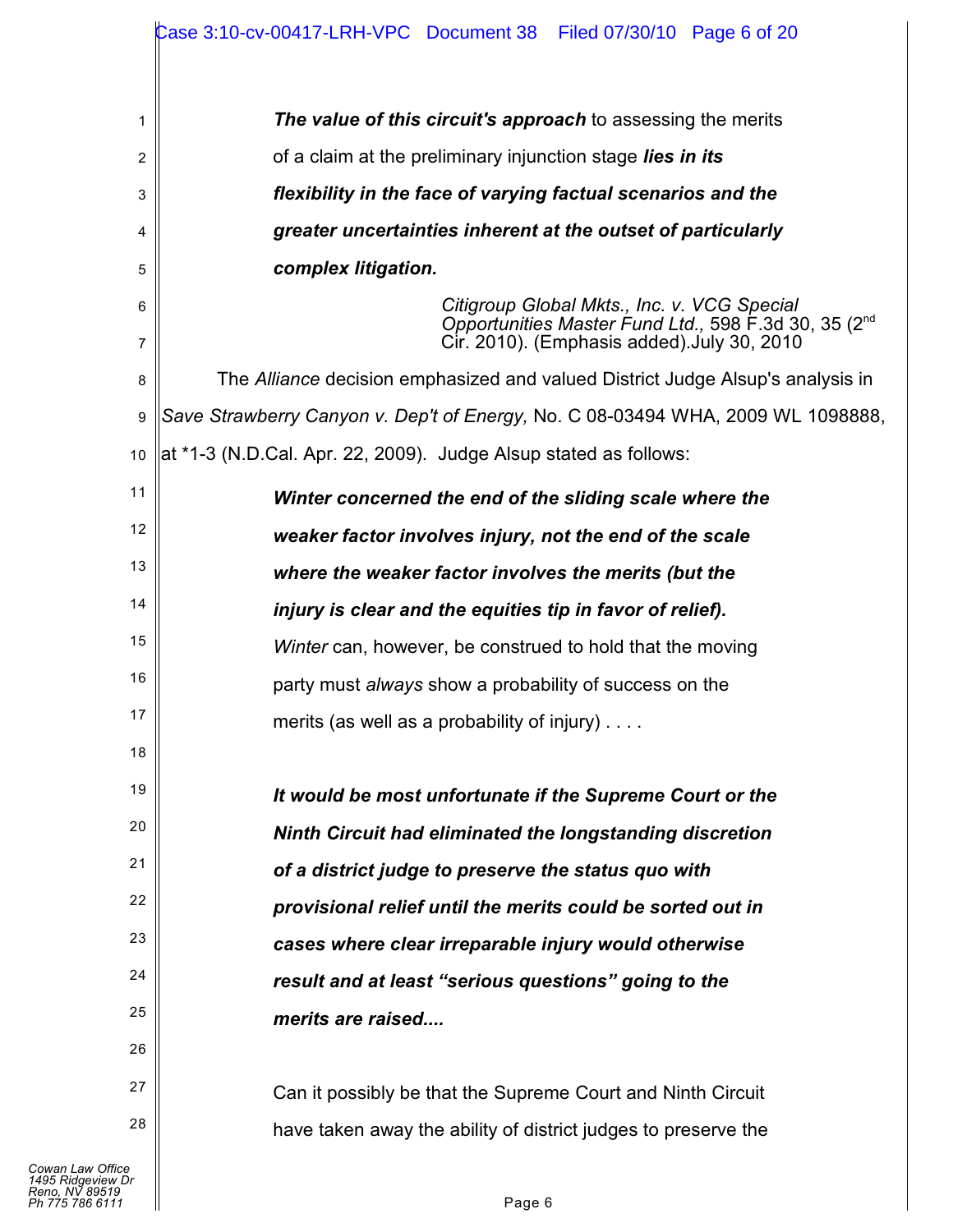|    | Case 3:10-cv-00417-LRH-VPC Document 38    Filed 07/30/10    Page 7 of 20                                             |  |  |  |  |  |  |  |  |  |
|----|----------------------------------------------------------------------------------------------------------------------|--|--|--|--|--|--|--|--|--|
|    |                                                                                                                      |  |  |  |  |  |  |  |  |  |
| 1  | status quo pending at least some discovery and further                                                               |  |  |  |  |  |  |  |  |  |
| 2  | hearing on the merits in such cases? This would be such a                                                            |  |  |  |  |  |  |  |  |  |
| 3  | dramatic reversal in the law that it should be very clearly                                                          |  |  |  |  |  |  |  |  |  |
| 4  | indicated by appellate courts before a district court concludes                                                      |  |  |  |  |  |  |  |  |  |
| 5  | that it has no such power.                                                                                           |  |  |  |  |  |  |  |  |  |
| 6  | Save Strawberry Canyon v. Dep't of Energy, No. C 08-03494 WHA, 2009 WL 1098888, at *1-3 (N.D.Cal. Apr.               |  |  |  |  |  |  |  |  |  |
| 7  | 22, 2009) (citing three other district court cases in the<br>Ninth Circuit with similar holdings). (Emphasis added). |  |  |  |  |  |  |  |  |  |
| 8  |                                                                                                                      |  |  |  |  |  |  |  |  |  |
| 9  | The Alliance decision makes clear that courts are required to undergo the above-                                     |  |  |  |  |  |  |  |  |  |
| 10 | referenced "serious questions" test on "likelihood of success on the merits" factor when                             |  |  |  |  |  |  |  |  |  |
| 11 | deciding whether injunctive relief should be employed and to remain flexible for equity's                            |  |  |  |  |  |  |  |  |  |
| 12 | sake.                                                                                                                |  |  |  |  |  |  |  |  |  |
| 13 | In the Alliance concurring opinion Judge Mosman provides key guidance to the                                         |  |  |  |  |  |  |  |  |  |
| 14 | rationale of the more flexible rule. Judge Mosman states the following:                                              |  |  |  |  |  |  |  |  |  |
| 15 | Today's holding that the "serious questions" test remains                                                            |  |  |  |  |  |  |  |  |  |
| 16 | valid post- Winter is an important one for district courts                                                           |  |  |  |  |  |  |  |  |  |
| 17 | tasked with evaluating requests for preliminary injunctions.                                                         |  |  |  |  |  |  |  |  |  |
| 18 | The task is often a delicate and difficult balancing act, with                                                       |  |  |  |  |  |  |  |  |  |
| 19 | complex factual scenarios teed up on an expedited basis,                                                             |  |  |  |  |  |  |  |  |  |
| 20 | and supported only by limited discovery. A sliding scale                                                             |  |  |  |  |  |  |  |  |  |
| 21 | approach, including the "serious questions" test, preserves                                                          |  |  |  |  |  |  |  |  |  |
| 22 | the flexibility that is so essential to handling preliminary                                                         |  |  |  |  |  |  |  |  |  |
| 23 | injunctions, and that is the hallmark of relief in equity.                                                           |  |  |  |  |  |  |  |  |  |
| 24 |                                                                                                                      |  |  |  |  |  |  |  |  |  |
| 25 | While the Supreme Court cabined that flexibility with regard                                                         |  |  |  |  |  |  |  |  |  |
| 26 | to the likelihood of harm, there are good reasons to treat the                                                       |  |  |  |  |  |  |  |  |  |
| 27 | likelihood of success differently. As between the two, a                                                             |  |  |  |  |  |  |  |  |  |
| 28 | district court at the preliminary injunction stage is in a much                                                      |  |  |  |  |  |  |  |  |  |
|    |                                                                                                                      |  |  |  |  |  |  |  |  |  |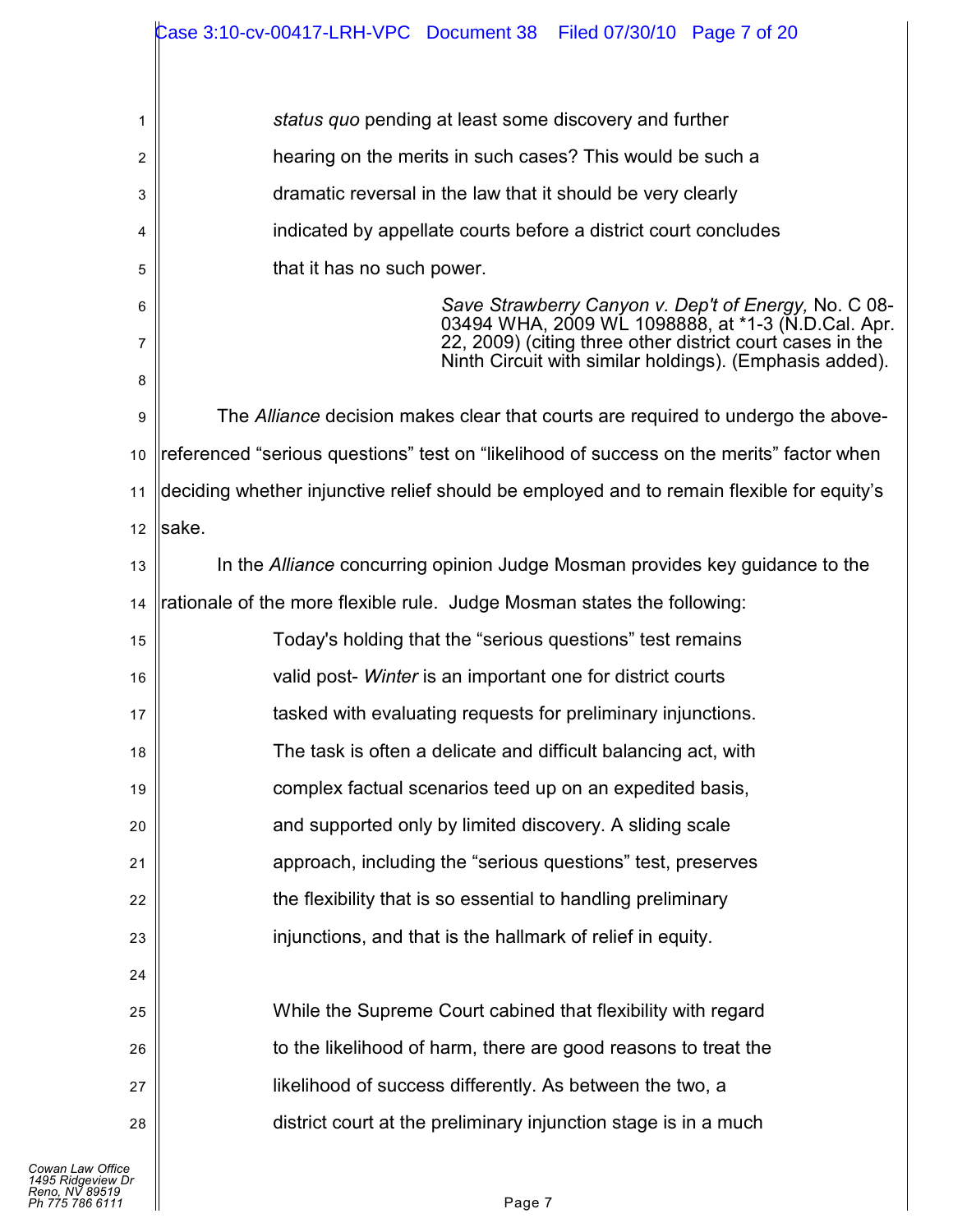better position to predict the likelihood of harm than the likelihood of success.

4 5 6 7 8 9 10 11 12 13 14 15 16 17 18 19 But predicting the likelihood of success is another matter entirely. As mentioned, the whole question of the merits comes before the court on an accelerated schedule. The parties are often mostly guessing about important factual points that go, for example, to whether a statute has been violated, whether a noncompetition agreement is even valid, or whether a patent is enforceable. The arguments that flow from the facts, while not exactly half-baked, do not have the clarity and development that will come later at summary judgment or trial. In this setting, it can seem almost inimical to good judging to hazard a prediction about which side is likely to succeed. There are, of course, obvious cases. But in many, perhaps most, cases the *better* question to ask is whether there are serious questions going to the merits. That question has a legitimate answer. Whether plaintiffs are likely to prevail often does not.

20

1

2

3

#### 21 *The Facts and Serious Questions on the Merits*

22 23 24 25 26 27 28 The court denied Plaintiff's requested relief from both TRO Motions concluding the Plaintiff had not established facts demonstrating a "likelihood of success on the merits." The court coined the First Circuit's phrase, that this element is the *sine qua non* of the analysis and if not clearly established, the other factors become, "matters of idle curiosity." (Dockets 18 and 37, quoting the First Circuit's *New Comm* decision). For discussion, Plaintiff attaches the Declarations and supporting exhibits to her TRO Motions, comprising Exhibits "B" through "N" which are incorporated herein. These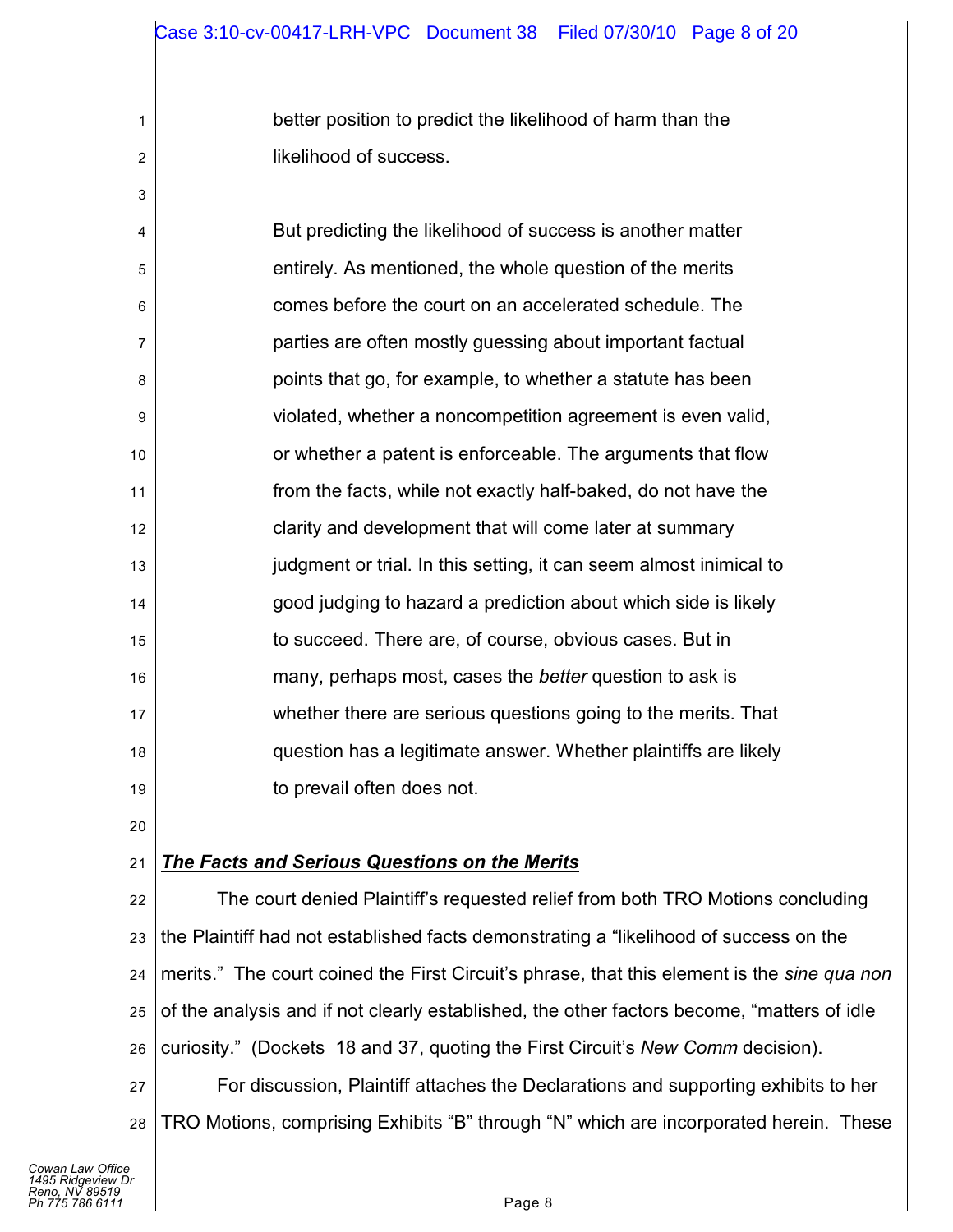1 2 comprise much of the evidence before the court and on which the court entered its orders denying Plaintiff's equitable relief.

- 3 4 The Declarations submitted in support of the requested TRO Motions established several noteworthy matters, namely the following:
- 5 6 7 8 9 10 11 12 13 14 15 16 17 18 1. The Plaintif hold various positions in different organizations that are dedicated to: (1) the preservation and humane treatment of wild horses; and (2) educating the public about the abuse, mistreatment and management of the wild horses by the Bureau of Land Management (BLM). She has a direct responsibility to research and report observations regarding wild horses and their management. **Exhibit B**. 2. Plaintiff is the Project Manager (and creator) of Herd Watch, a Cloud Foundation project. She is responsible for collection of field data and data pertaining to wild horses during round ups and in captivity. The "mission" of Herd Watch is to "watchdog" America's wild horses and burros, provide increased public visibility, monitor the range conditions and the mustang, burro and livestock numbers and keep advised and informed on the BLM's plans for "management" of each American Herd, for the purpose of creating a concise database of information that tracks public lands range health, gather operations and the disposition of American wild equids. **Exhibit B**.
- 19 20 21 22 23 24 25 26 27 28 3. This Herd Watch program is meant to educate and inform the public, to provide accurate responses in the public process of democratic government; and, the database she assembles could also be utilized by groups, even government agencies, tasked with the historical documentation of American heritage. **Exh B**. 4 Plaintiff is the "subject mater expert" for The Equine Welfare Alliance in its research department. The Equine Welfare Alliance is dedicated to ending the slaughter of American Horses and the protection of our Wild Horses & Burros on public lands. Her responsibilities include observation and research used to inform the public and representatives of government about issues surrounding our equines. She performs duties such as, by example, assisting in preparation of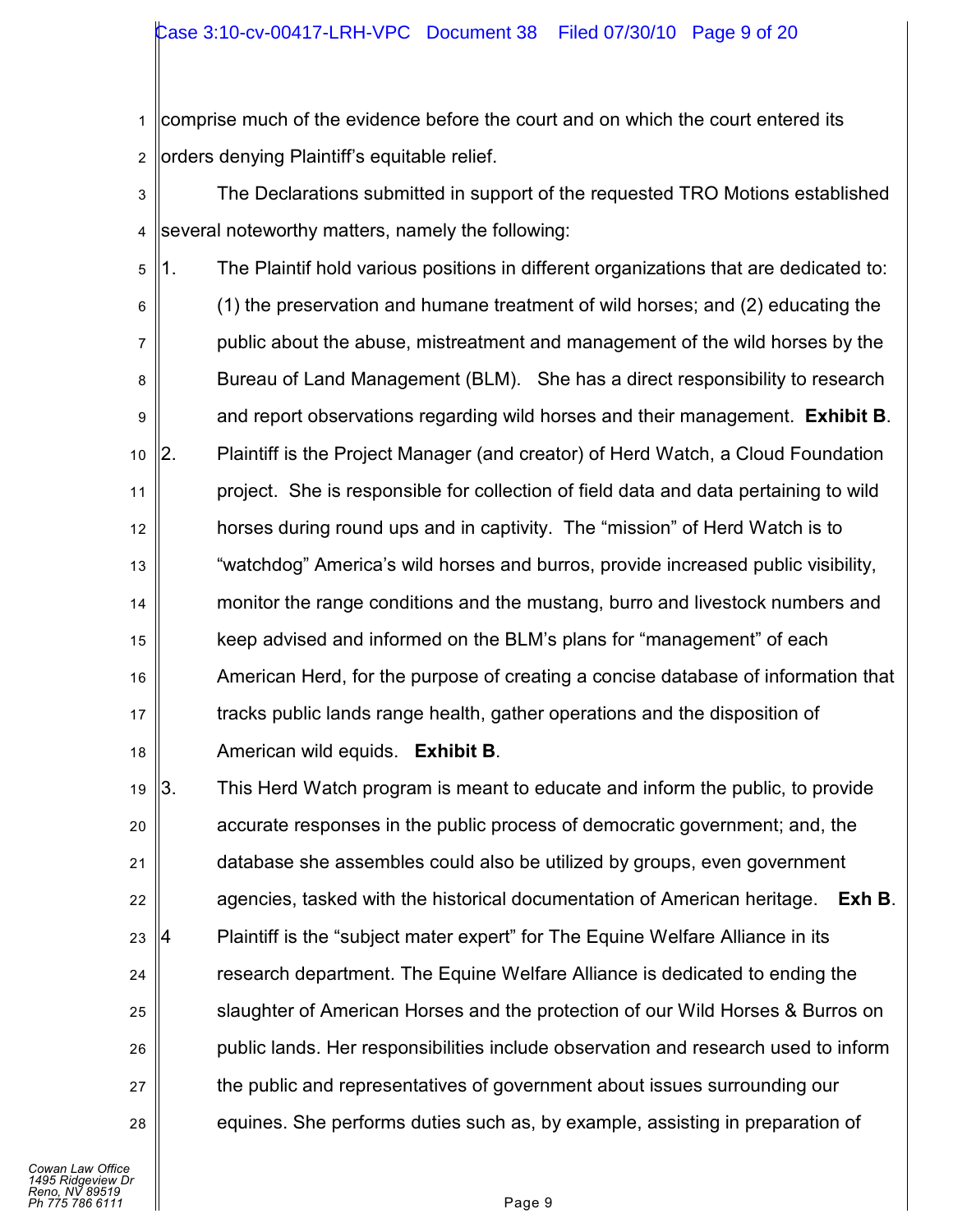| 1              |     | documents for the GAO (Government Accounting Office). Exhibit B                        |
|----------------|-----|----------------------------------------------------------------------------------------|
| $\overline{2}$ | 5.  | Plaintiff write articles for numerous publications including Horseback magazine,       |
| 3              |     | Examiner and True Cowboy. She maintains an internet "blog" that receives               |
| 4              |     | thousands of views. The purpose of the blog is to create dialogue and answer           |
| 5              |     | questions pertaining to wild horse management. Exhibit B                               |
| 6              | 6.  | As a videographer Plaintiff taped footage of roundups by the Defendants which          |
| $\overline{7}$ |     | have appeared in numerous venues including CNN and the "I Team Reports" of             |
| 8              |     | George Knapp of KLAS-TV, in Las Vegas.                                                 |
| 9              | 7.  | She is a credentialed journalist. Exhibit B.                                           |
| 10             | 8.  | Resultant of her chosen vocation and her many assignments, Plaintiff considers         |
| 11             |     | herself a vital link in the chain that supplies information to the public and equine   |
| 12             |     | welfare agencies while conforming with the system of government that creates           |
| 13             |     | and protects that opportunity with certain Constitutional guarantees. Exhibit B        |
| 14             | 9.  | She has spent nearly half her lifetime and considerable resources to accomplish        |
| 15             |     | the tasks in which she engages in the wild horse world. Exhibit B                      |
| 16             | 10. | Plaintiff told the court that, "when government bars or limits my access to allow      |
| 17             |     | my observation of government in action, that barring and limiting conduct              |
| 18             |     | obstructs my ability to fulfill my obligations" Exhibit B.                             |
| 19             | 11. | Plaintiff told the court her freedom of thought and expression and of the ability to   |
| 20             |     | report her observations of BLM management practices of America's wild horses,          |
| 21             |     | is wholly dependant on witnessing the practices of the BLM first hand.                 |
| 22             | 12. | Plaintiff receives revenue from fair reporting to the public, the activities involving |
| 23             |     | the BLM and horses she observes.                                                       |
| 24             | 13. | Plaintiff has for several years past, enjoyed observing first hand, wild horses in     |
| 25             |     | their natural environment on public lands, primarily in Nevada. She states this:       |
| 26             |     | The past year I have spent more time than not, conducting                              |
| 27             |     | research and observations in the field, particularly in the wild                       |
| 28             |     | horse environment. Resultantly, I have an affinity and love of                         |
|                |     |                                                                                        |

║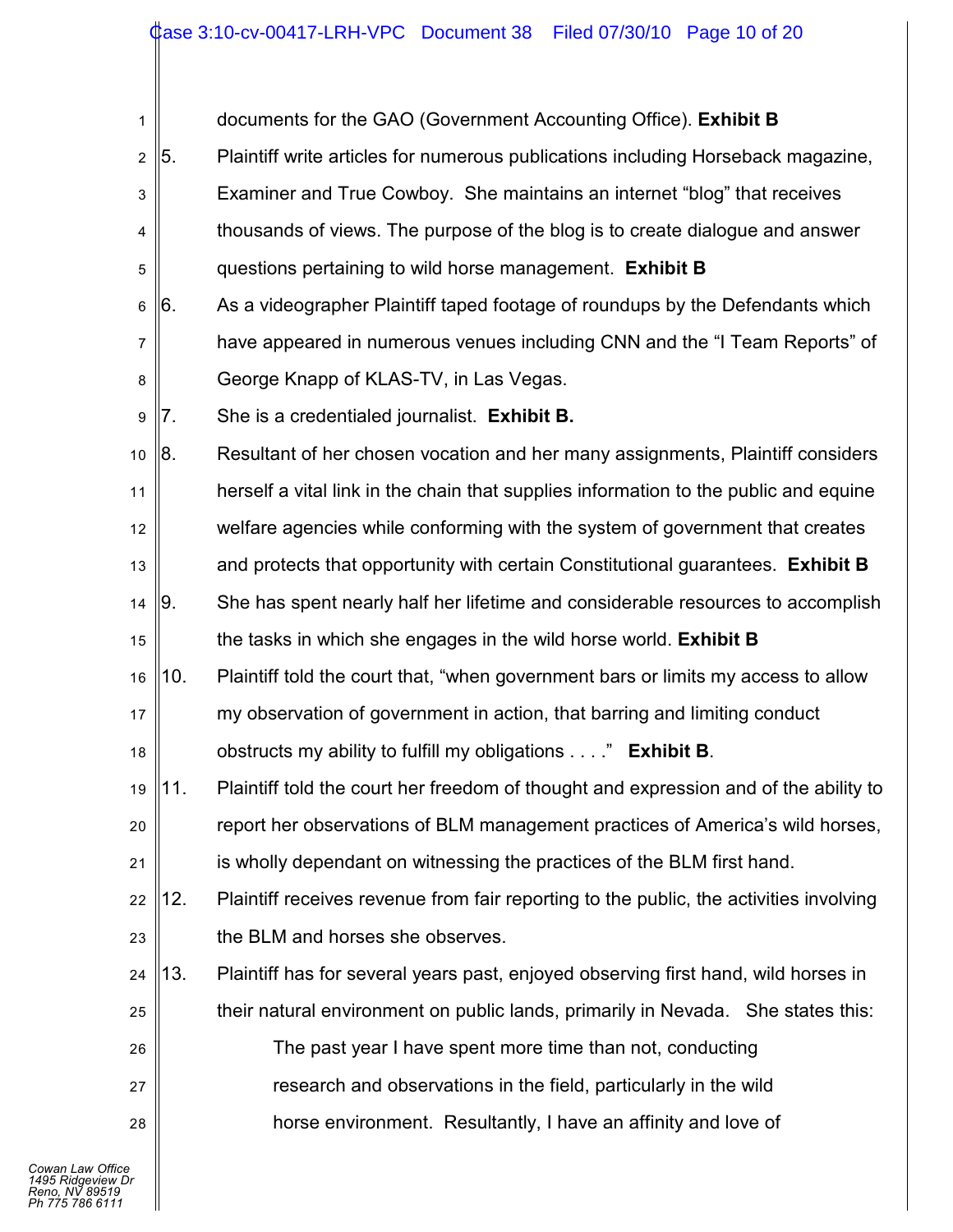| 1  | seeing first hand, wild horses grow, move, be social and                                       |  |  |  |  |  |  |  |
|----|------------------------------------------------------------------------------------------------|--|--|--|--|--|--|--|
| 2  | arrange themselves in family bands. Some individual horses                                     |  |  |  |  |  |  |  |
| 3  | I have followed a significant period of time to observe them                                   |  |  |  |  |  |  |  |
| 4  | overcome challenges they face with their environment, both                                     |  |  |  |  |  |  |  |
| 5  | natural and manmade. I have learned by observing them                                          |  |  |  |  |  |  |  |
| 6  | survive and overcome threats to themselves, to family bands                                    |  |  |  |  |  |  |  |
| 7  | and to whole herds. To me, this personal experience has                                        |  |  |  |  |  |  |  |
| 8  | been profound, life altering and rewarding in a manner and to                                  |  |  |  |  |  |  |  |
| 9  | the extent I would never forget. It is perhaps, at least to me,                                |  |  |  |  |  |  |  |
| 10 | one of the most rewarding, life changing experiences I may                                     |  |  |  |  |  |  |  |
| 11 | ever experience; and I continue to experience these                                            |  |  |  |  |  |  |  |
| 12 | observations.<br>Exhibit C.                                                                    |  |  |  |  |  |  |  |
| 13 | Foals are of particular interest to Plaintiff. Foals in the wild are the subject of two<br>14. |  |  |  |  |  |  |  |
| 14 | books for children on which she is currently working. Foals involved in BLM                    |  |  |  |  |  |  |  |
| 15 | gathers have also been the subject of many articles and news clips the Plaintiff               |  |  |  |  |  |  |  |
|    | authored.<br><b>Exhibit C.</b>                                                                 |  |  |  |  |  |  |  |
| 16 |                                                                                                |  |  |  |  |  |  |  |
| 17 | 15.<br>Plaintiff stated the following:                                                         |  |  |  |  |  |  |  |
| 18 | To see foals threatened to the point where they are injured,                                   |  |  |  |  |  |  |  |
| 19 | maimed, suffering or expire, is hard to fathom but it happens                                  |  |  |  |  |  |  |  |
| 20 | when the BLM conducts its gathers. I've seen this first hand                                   |  |  |  |  |  |  |  |
| 21 | now, multiple times. I've seen the BLM and their contracted                                    |  |  |  |  |  |  |  |
| 22 | help run foals and their moms with helicopters where they                                      |  |  |  |  |  |  |  |
| 23 | bear down on them with the helicopter's rotor to within feet of                                |  |  |  |  |  |  |  |
| 24 | the animals. I've watched them die in BLM holding pens                                         |  |  |  |  |  |  |  |
| 25 | following BLM gathers. I've seen foals hardly able to walk                                     |  |  |  |  |  |  |  |
| 26 | after having been run on rocky ground for unknown, lengthy                                     |  |  |  |  |  |  |  |
| 27 | distances, causing severe and irreparable injury to their soft,                                |  |  |  |  |  |  |  |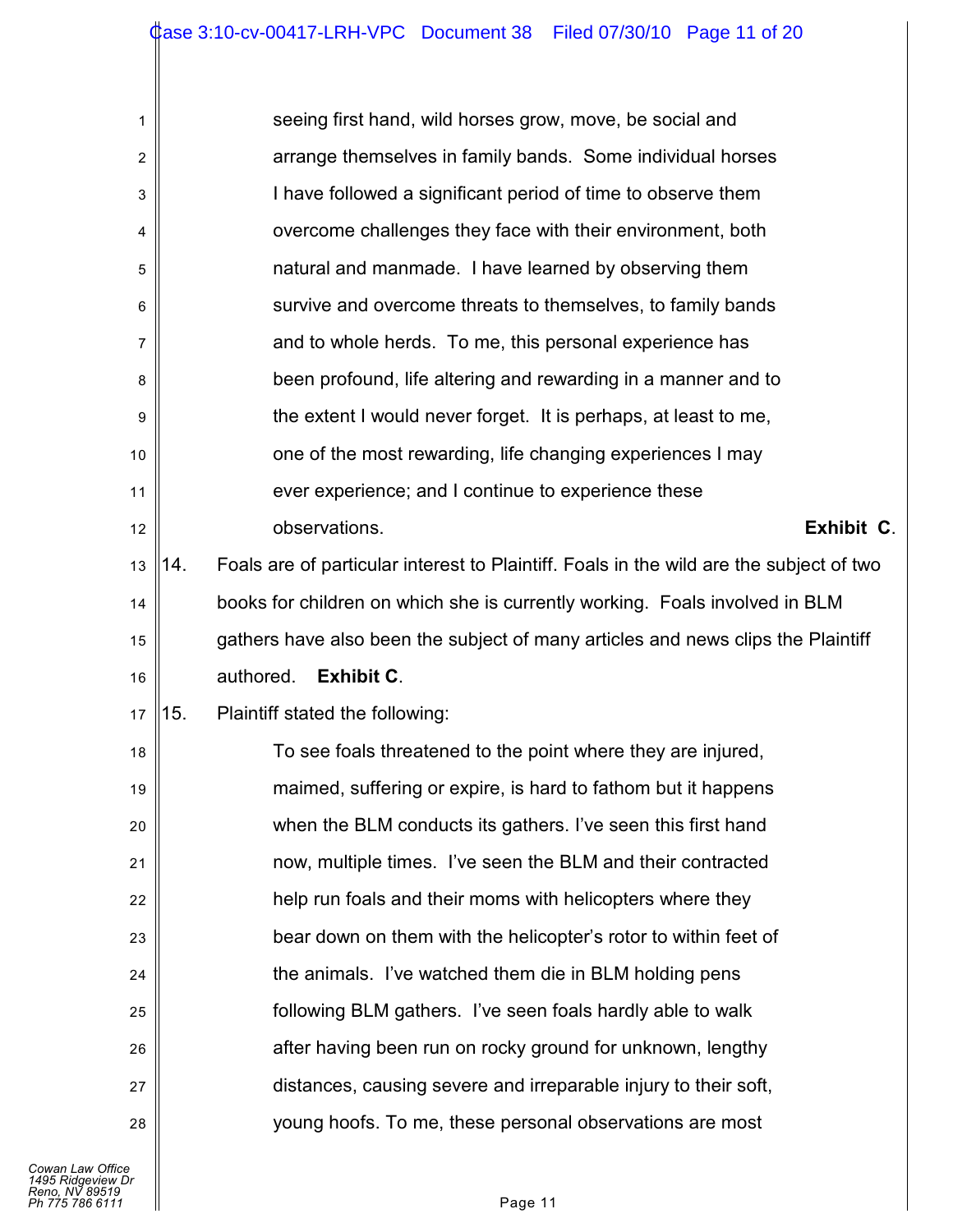| 1              |     | disheartening, disturbing and unforgettable. To me, to see                         |
|----------------|-----|------------------------------------------------------------------------------------|
| $\overline{c}$ |     | this tragic event repeat itself as what is likely to occur with                    |
| 3              |     | this federal decision to drive baby horses with a helicopter                       |
| 4              |     | from the Tuscarora Gather area, in desert heat, before they                        |
| 5              |     | are mature enough to survive the trip, causing their demise,                       |
| $\,6$          |     | is unspeakable and causes me personal grief the extent of                          |
| $\overline{7}$ |     | which I cannot measure. I am in disbelief that my own                              |
| 8              |     | federal government which I love, cherish, support and                              |
| 9              |     | appreciate, and which I am informed and believe, recognizes                        |
| $10$           |     | these horses as "living symbols of the historic and pioneer                        |
| 11             |     | spirit of the West," could cause the demise of young foals                         |
| 12             |     | who have not been provided the chance of a full life in their                      |
| 13             |     | native habitat.<br><b>Exhibit C</b>                                                |
| 14             | 16. | The Plaintiff personally observed numerous young foals and pregnant mares in       |
| 15             |     | the areas of the intended gathers at Owyhee, Rock Creek and Little Humboldt        |
| 16             |     | HMAs before these gathers. She reported these facts to this court. Exhibits C, I.  |
| 17             | 17. | The Plaintiff offered competent testimony that confirmed harm to the wild horse    |
| 18             |     | herds would result if gathers occurred in the heat of the summer and where         |
| 19             |     | numerous foals were on the ground. Exhibits D, E, F.                               |
| 20             | 18. | The Plaintiff offered competent testimony disputing the surprise "interim report"  |
| 21             |     | dated July 15, 2010 published by the Defendants which defended their               |
| 22             |     | emergency gather. The Plaintiff offered clear, compelling evidence by top          |
| 23             |     | veterinarians who opined that gathering wild herds in those HMAs at this time was  |
| 24             |     | clearly, <i>inhumane</i> . Exhibits G, H, I.                                       |
| 25             | 19. | During the pendency of this case, she and her colleagues and the court were        |
| 26             |     | advised there was an emergency issue at Owyhee, according to the Defendants.       |
| 27             |     | That resultantly, if the court did not allow the Defendants to immediately conduct |
| 28             |     | their gather, that seventy-five percent (75%) of the Owyhee herd would be lost.    |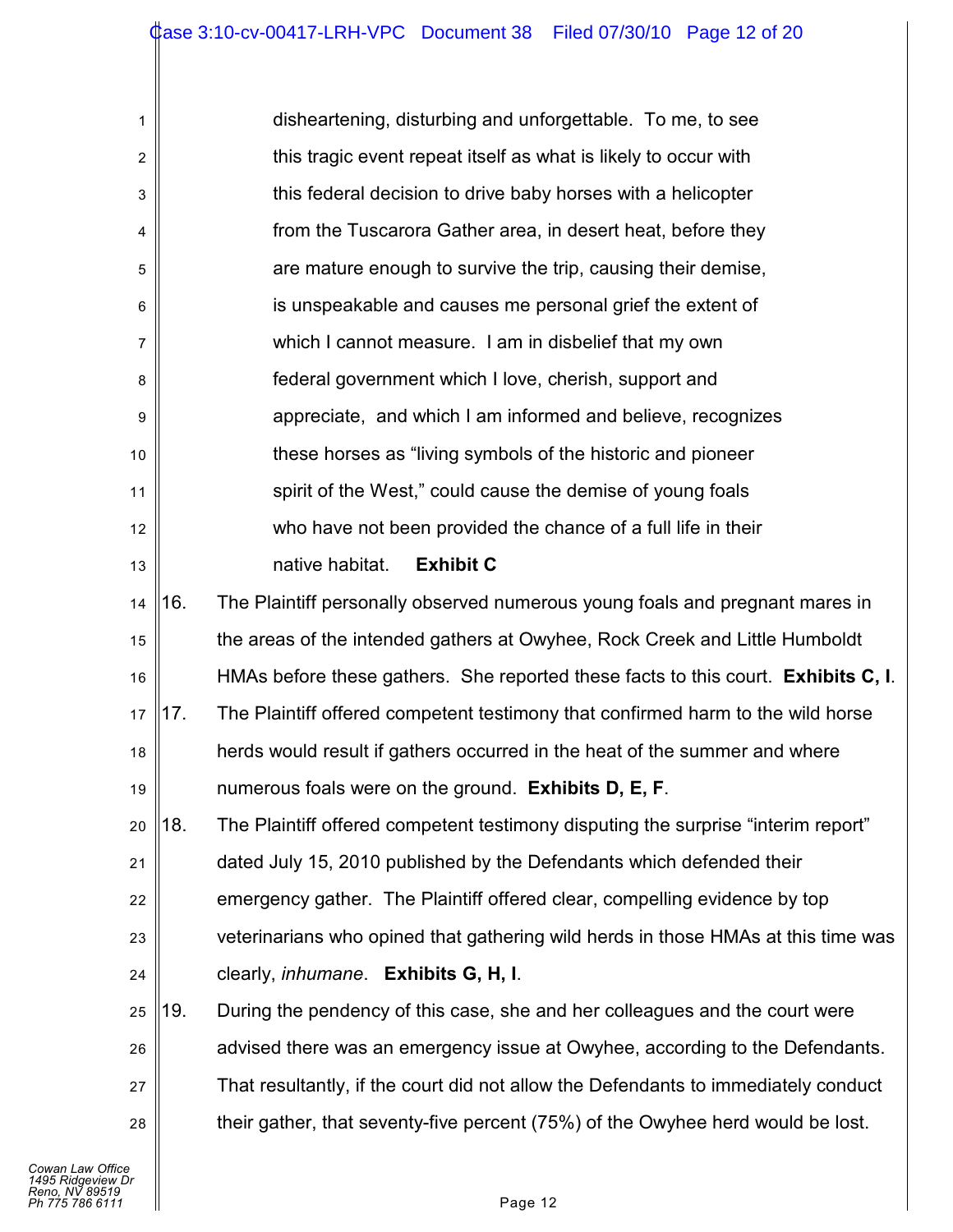1 2 3 4 5 6 7 8 9 10 11 12 13 14 15 16 17 18 (Reference to testimony at July 16, 2010 hearing). Faced with this purported "emergency issue" to which she could not rebut because of the last minute, "eleventh hour" report and surprise testimony the Defendants offered the court to prove the point, Plaintiff and her colleagues set out to ferret out the truth. They found the Defendants misrepresented the facts and brought it to the attention of the court in a factual manner. **Exhibits G, H, I, J, K, L**. None of these statements are refuted on the record by the Defendants. *Serious Questions are Raised Concerning the Merits of Plaintiff's Case* The Plaintiff's Complaint in essence, seeks two types of relief: Injunctive and a Declaration of Rights among the parties. No one has contended thus far that these claims are somehow inadequately plead. *Declaratory Relief and Injunctive Relief* A judgment declaring rights or establishing the legal status or interpretation of a law or instrument is binding although distinguished from other judgments or court opinions. The principal distinguishing feature of Declaratory Relief is, there is no executive element or an order that something be affirmatively completed like for

19 20 21 22 23 instance, the payment of money. To prevail, Plaintiff need only demonstrate a violation of law or of a governing principal or document such as a contract, which based on interpretation, has some effect on the parties. Thereafter, a court simply declares or defines rights to be observed or wrongs to be eschewed by litigants, or the court expresses the court's view on a contested question of law.

24 25 26 27 28 Injunctive relief on the other hand *is* the claim resulting in the executive order which compels or mandates that a party either do something or refrain from doing something. To prevail here, the Plaintiff must satisfy the factors expressed in *Winter v. Natural Resources Defense Council, Inc.*, U.S. , 129 S. Ct. 365, 374 (2008) as now interpreted by *Alliance*.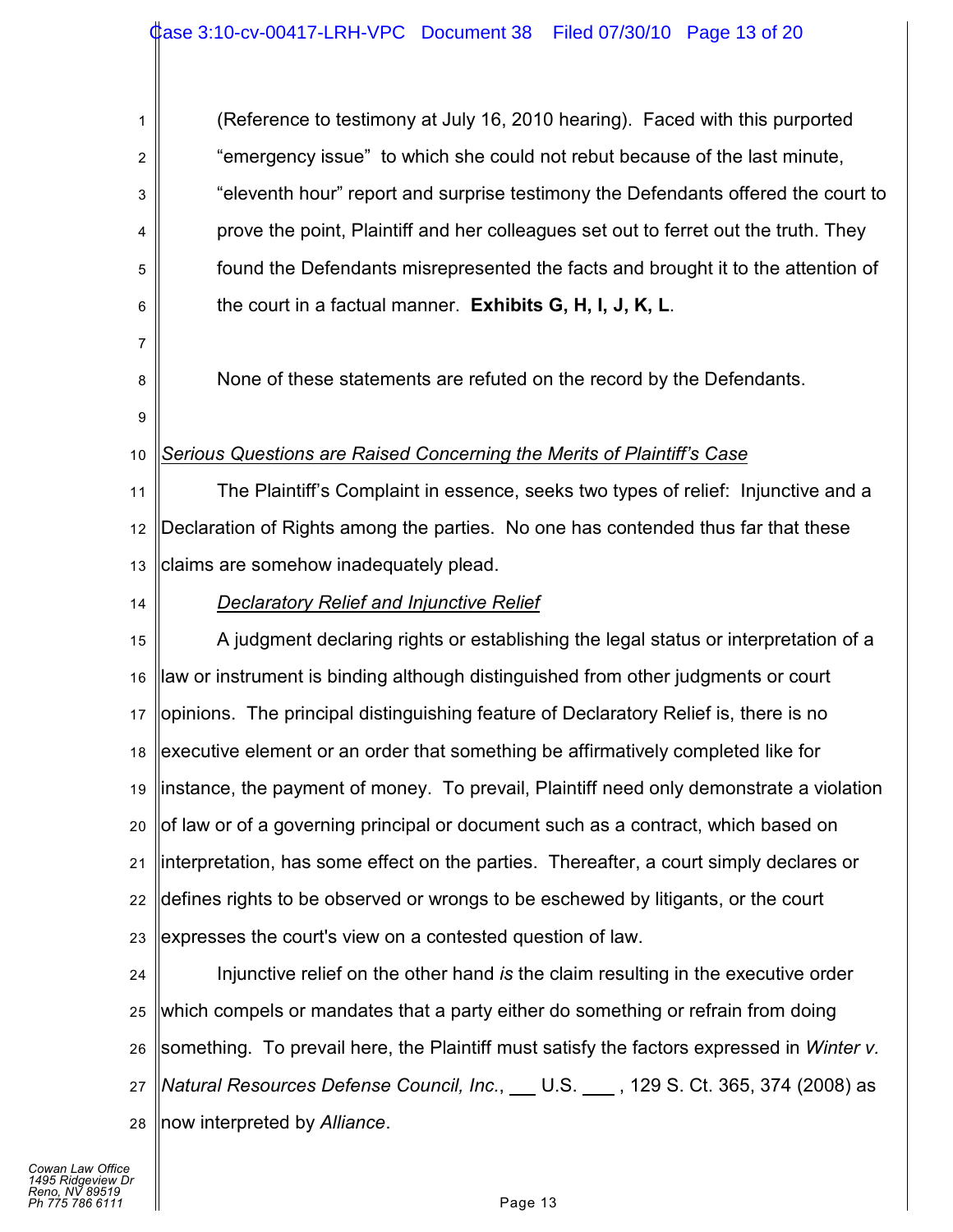*Serious Questions relative to the Merits*

1

2 3 4 5 If the Plaintiff is able to demonstrate with competent evidence the Defendants violated or are violating the law, then the Plaintiff has established the case on the merits. If the Plaintiff can make it that far, then Plaintiff has in fact, brought forth at a minimum, serious questions establishing the merits of the case.

6 7 8 9 Plaintiff has clearly demonstrated in this instance, a controversy exists between her and the Defendants. Plaintiff contends the Defendants are violating the law which causes a deleterious effect not only on her but on the public, on the press and on a recognized historic American resource.

10 11 12 For injunctive relief, Plaintiff again, needs to show a violation of the law by the Defendants. If competent evidence addresses a violation of the law, then a plaintiff has overcome the burden of producing evidence on the cause.

13 14 15 16 17 18 19 In support of Plaintiff's claims for relief, there are at least two separate violations of law. The principal law disregarded by the Defendants involves The Free Roaming Wild Horse and Burrow Act of 1971 ("Wild Horse Act"), discussed significantly in the Plaintiffs TRO briefs. This law mandates that the removal of excess wild horses, if necessary, shall be accomplished *humanely*. See, 16 USC §1333 (b)(2)(iv)(B). If the Defendants do not gather *humanely*, then they have violated the *clear* language, the *clear* intent, and the *clear* purpose of 16 USC §1333 (b)(2)(iv)(B).

20 21 22 23 This particular provision in the law (Section 1333) and its application to the Defendants' activities is *not* the controversial issue. Rather, the controversial issue is whether the Defendants are engaged in a process of removing excess horses in a *humane* way. This defines the controversy between the parties.

24 25 26 27 28 The wild horse gathers in the Owyhee, Rock Creek and Little Humboldt HMAs violate this clear provision of 16 USC §1333 (b)(2)(iv)(B) when the Defendants schedule their gather at the height of the hot summer and in conjunction with the *actual* foaling season. Driving horses in heat and dry conditions harms horses. **Exhibits G, H**. Driving young foals three months or less with helicopters is inhumane. **Exhibits G, H, N**. These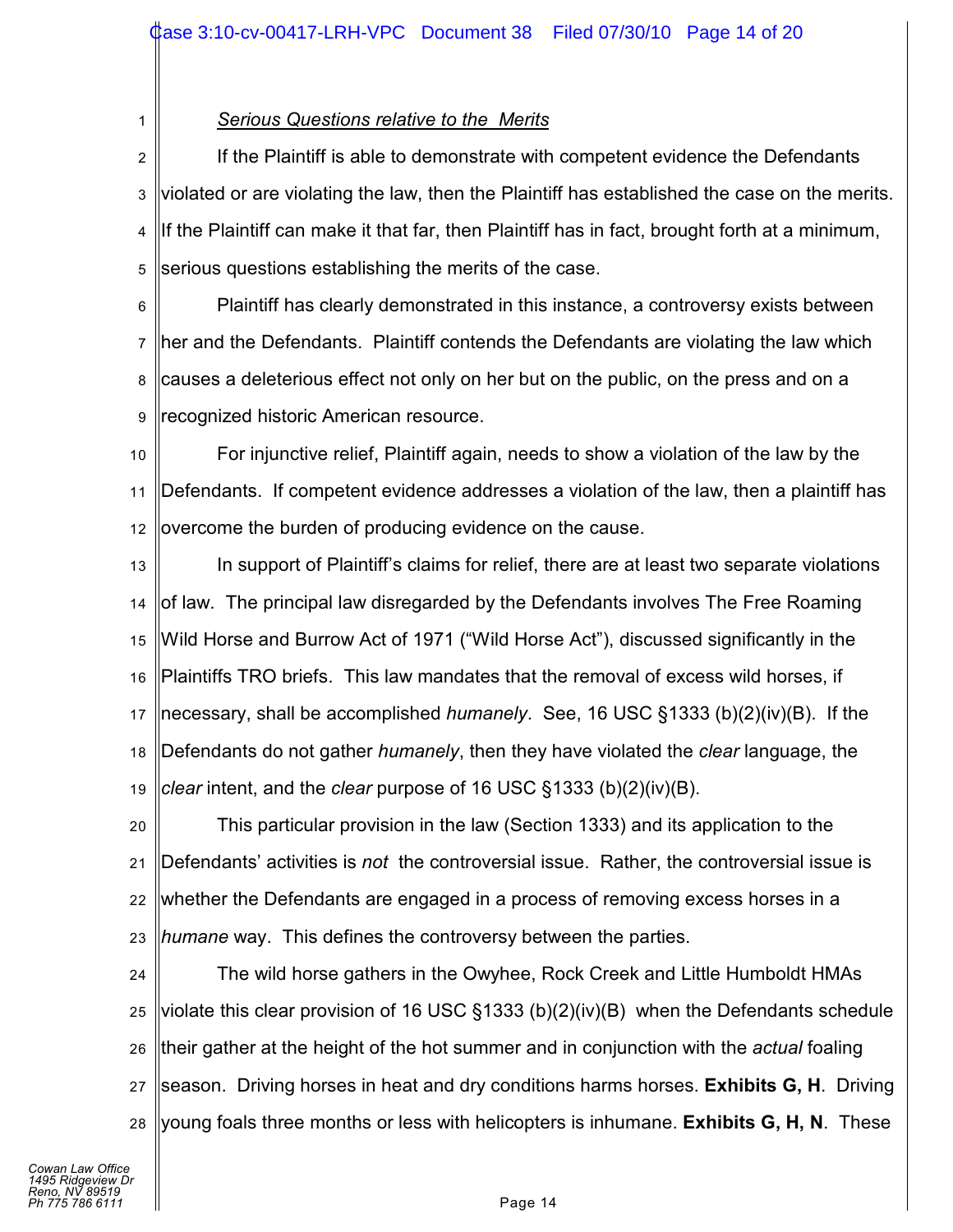# ase 3:10-cv-00417-LRH-VPC Document 38 Filed 07/30/10 Page 15 of 20

1 2 3 gathers jeopardize the health and safety of the very animals with which the Defendants are charged to protect, when they run horses in the heat of the summer and when they run them in the *actual* foaling season.<sup>2</sup> See EXHIBITS G, H, N.

4 5 6 7 8 Here the Plaintiff established that the method by which the Defendants were gathering horses was *inhumane*. **EXHIBITS G, H**. No one challenged the qualifications of the two veterinarians who provided the court this opinion. Clearly the Plaintiff's identified equine veterinarians are experts in the field. One is also adjunct faculty at perhaps the best vet teaching school in the country.

9 10 11 12 In denying the TRO motions, does the court imply on its own that the Declarations of Doctors Winand and Jacobson are somehow incompetent? Do they not have qualifications to render expert opinions in their field of expertise? Did the court make a credibility judgment as to the experts?

13 14 The Defendants *never* challenged the qualifications of these witnesses. They only disagree with the opinion.

15 16 17 18 19 20 21 22 23 24 25 If it comes down to the issue of whom the court finds more persuasive in the absence of meeting these witnesses face-to-face, or hearing these witnesses provide live testimony on whether it is *humane* to drive by helicopter, wild horses which include many young foals and pregnant mares, during high temperatures, how does one find fault with Drs. Winand and Jacobson's testimony? Where does "common sense" come into play? What must these veterinarians do to be credible or have their opinions taken seriously? Must they witness the gather? Well, they *can't*, because the Owyhee gather was completely closed to the public; and the Little Humboldt and Rock Creek gather "vistas" were sufficiently afar from the horses such that a veterinarian in the gallery would not have been close enough to conduct clinically appropriate observations. Let's discuss it from a different approach. The Defendants clearly knew there

- 
- 26
- 27 28  $2$  The Plaintiffs provided first-hand accounts of seeing many foals less than three months of age within the intended gather zones with their mothers; and obviously pregnant mares were also observed in the intended gather zones. See e.g., **EXHIBITS D, E, F, I**.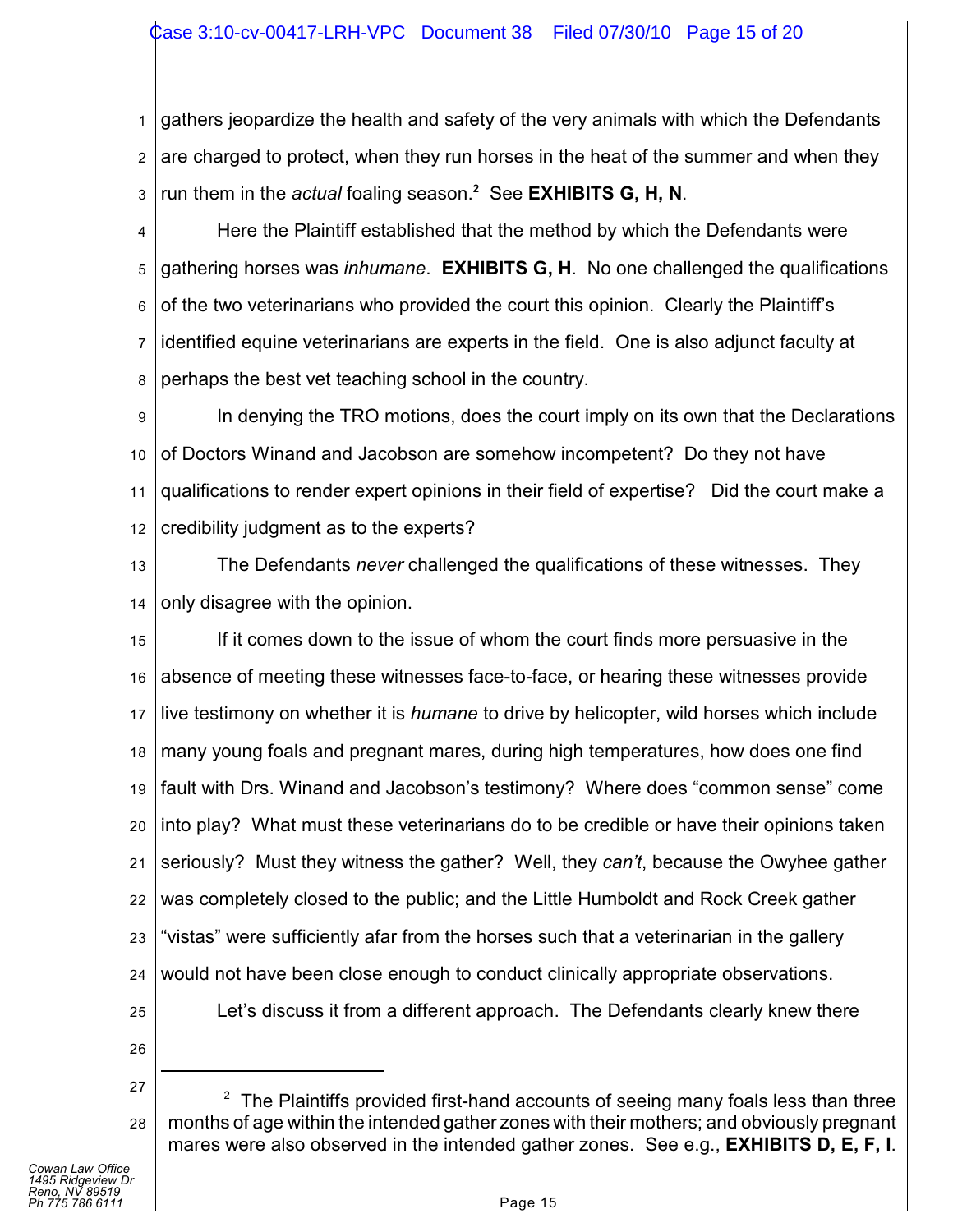1 2 3 4 5 was litigation looming. What did the Defendants do to preserve the evidence that absolves them of wrongdoing? In the usual course, parties, even *prior* to filing a lawsuit, *preserve the evidence* which caused the other's harm. If they don't then the one who "spoils" the evidence faces the *presumption* that the evidence is unfavorable to his/her cause.

6 7 8 9 10 When the court ruled against the Plaintiff's Motions for TRO, did it consider that the entire Owyhee event was cast in a shadow of secrecy from the public's eye? Did the court consider that the Defendants did not share their evidence of being *humane* when the process was in motion? Did the court consider that the Defendants failed to preserve any independent assessment of their purported "right-doing"?

11 12 13 Plaintiff hereby asks the court to strike Dr. Kane's Declaration based on the Defendants' failure to preserve evidence, and to enter an evidentiary presumption that the Defendants' conduct was *inhumane* and thus, contrary to existing law.

14 15 16 17 18 19 The Plaintiffs provided clear, cogent evidence with Drs. Winand and Jacobson's Declarations that driving horses, young foals and pregnant mares in high temperatures and when foals are this young , is inhumane. Conversely, the Defendants' veterinarian, Dr. Kane, provided incompetent evidence vis-a-vis inappropriate credibility opinions of those who pay him to be there. The Plaintiff caught it and asked that the testimony be stricken. The court disregarded the request.

20 21 22 23 24 25 26 27 The second violation of law comes from the Defendants' gather of wild horses off the Little Humboldt HMA. In a film the BLM recently produced in which it justifies the reasons for removing wild horses in the Tuscarora Gather (found on the internet in the BLM's website) the narrator discusses the gather at Little Humboldt. There, the Defendants admit the purpose of the Little Humboldt gather is really, to remove horses not because they are "excessive" but, rather, to manage them so they won't leave the HMA in the future. The Defendants clearly have no authority whatsoever to gather horses from the HMAs that are not "excess" horses.

28

In *Colorado Wild Horse and Burrow Coalition, Inc v. Salazar*, 639 F. Supp 2d 87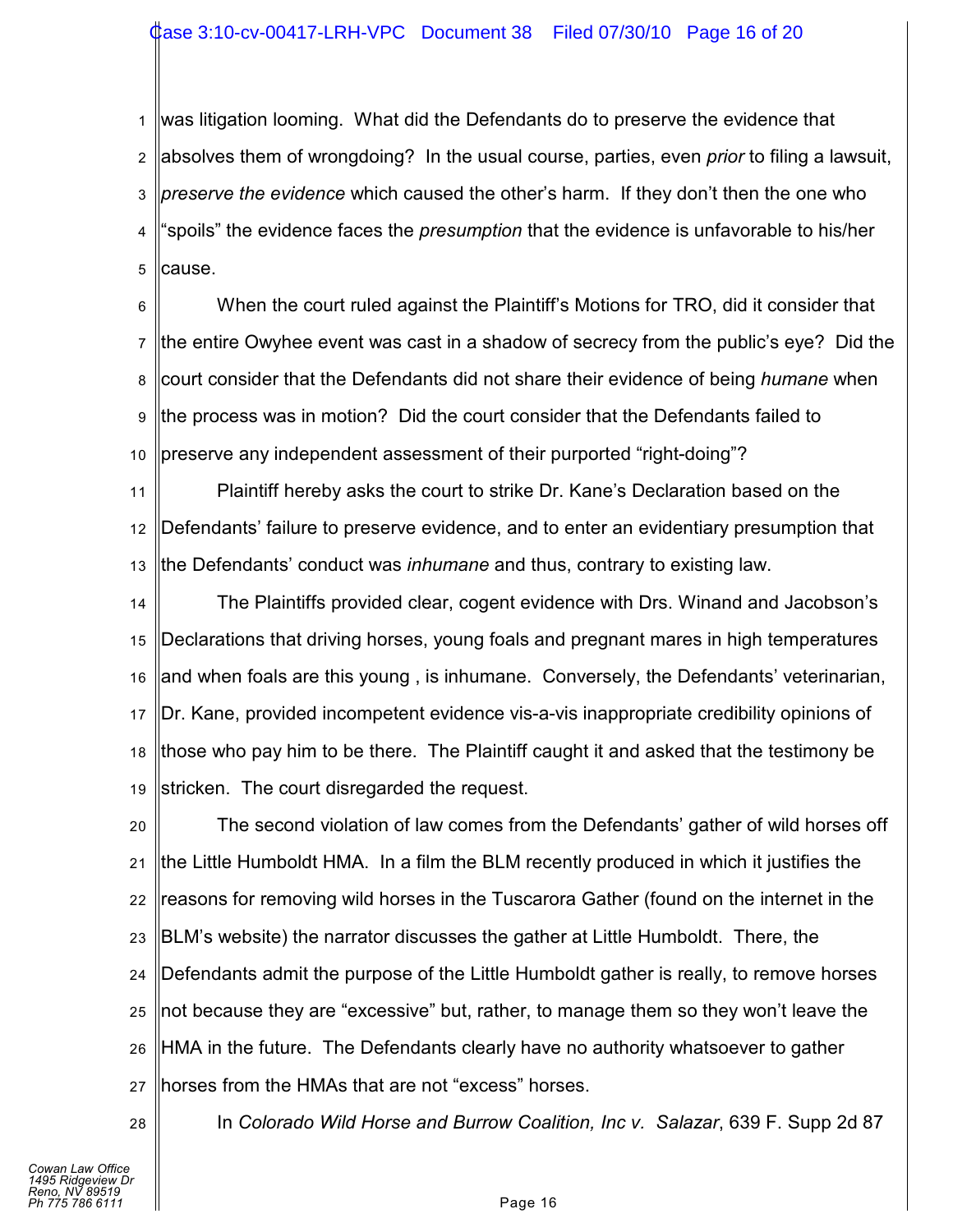1 2 3 4 5 *Colorado* court stated the following: (D.D.C. 2008) the court there determined that the removal by the BLM of the Douglas wild horse herd from the range was contrary to the clearly stated purpose and intent of Congress and that Congress didn't intend for the federal Defendants (nearly one and the same as are Defendants here) to remove horses not determined to be "excess." The

| 6                                                                          | The "specific issue" here is not whether BLM may remove an                             |  |  |  |  |  |
|----------------------------------------------------------------------------|----------------------------------------------------------------------------------------|--|--|--|--|--|
| $\overline{7}$                                                             | entire herd of wild free-roaming horses and burros, as                                 |  |  |  |  |  |
| 8                                                                          | Defendants assert; the "specific issue" is whether BLM may                             |  |  |  |  |  |
| 9                                                                          | remove an entire herd of wild free-roaming horses and burros                           |  |  |  |  |  |
| 10                                                                         | that BLM concededly has not determined to be "excess"                                  |  |  |  |  |  |
| 11                                                                         | animals" within the meaning of the Wild Horse Act. (Footnote                           |  |  |  |  |  |
| 12                                                                         | omitted). For the following reasons, the Court finds that                              |  |  |  |  |  |
| 13                                                                         | Congress clearly intended to protect non-excess wild                                   |  |  |  |  |  |
| 14                                                                         | free-roaming horses and burros from removal, and that                                  |  |  |  |  |  |
| 15                                                                         | BLM's removal authority is limited to those wild free-roaming                          |  |  |  |  |  |
| 16                                                                         | horses and burros that it determines to be "excess animals"                            |  |  |  |  |  |
| 17                                                                         | within the meaning of the Wild Horse Act. (Footnote omitted).<br><i>ld.</i> p 95-96    |  |  |  |  |  |
| 18                                                                         | The Colorado court concluded the, BLM's decision to remove an entire herd of           |  |  |  |  |  |
| 19                                                                         | non-excess wild free-roaming horses and burros is an impermissible construction of the |  |  |  |  |  |
| 20                                                                         | of the Wild Horse Act (under step two of Chevron, discussed in Plaintiff's Motions for |  |  |  |  |  |
| 21                                                                         | TRO).<br><i>ld.</i> p 96                                                               |  |  |  |  |  |
| 22                                                                         | These principles were articulated in Plaintiffs' TRO briefs. The Defendants are        |  |  |  |  |  |
| 23                                                                         | not allowed to remove horses that are not "excessive."                                 |  |  |  |  |  |
| 24                                                                         | Based on these clear violations of relevant law, do these facts not cry out with       |  |  |  |  |  |
| 25                                                                         | "serious questions" concerning the merits of the case?                                 |  |  |  |  |  |
| 26                                                                         |                                                                                        |  |  |  |  |  |
| 27                                                                         | <b>The Other Factors</b>                                                               |  |  |  |  |  |
| 28                                                                         | Clearly the hardships tip heavily toward the Plaintiff were injunctive relief not      |  |  |  |  |  |
| Cowan Law Office<br>1495 Ridgeview Dr<br>Reno. NV 89519<br>Ph 775 786 6111 | Page 17                                                                                |  |  |  |  |  |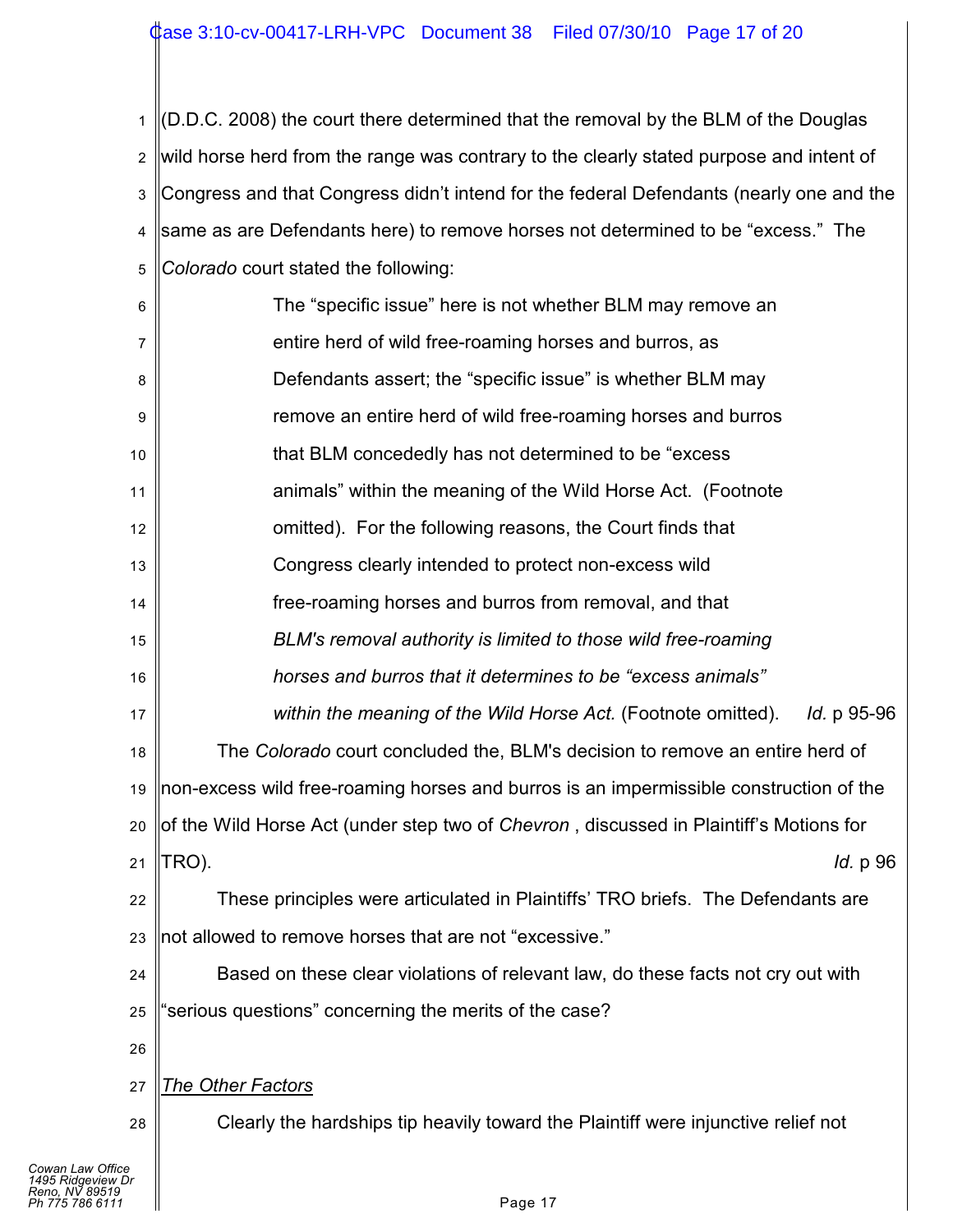1 2 3 4 5 issued. She loses assignments in her job as a journalist when she cannot reasonably observe and visualize the gather. She cannot observe and report which is part of the Plaintiff's job. She is denied First Amendment protections from a prior restraint in being shut out from effectively reporting events involving government in action in an issue of significant public interest.

6 7 8 9 10 The court assumed, without reading the affidavits in support of her Order to Show Cause Motion, that Plaintiff was shut out only from private property. This is not true. A close reading of Ms. Leigh's Declaration in support of the OSC Motion, clearly demonstrated the Defendants and their ostensible agents *stopped* her from proceeding further *while she was on public lands*. The court disregarded this evidence.

11 12 13 14 15 16 17 18 19 20 21 Once again, the Supreme Court has made clear that "[t]he loss of First Amendment freedoms, for even minimal periods of time, unquestionably constitutes irreparable injury" for purposes of the issuance of a preliminary injunction. *Elrod v. Burns,* 427 U.S. 347, 373, 96 S.Ct. 2673, 49 L.Ed.2d 547 (1976); see also *S.O.C., Inc. v. County of Clark*, 152 F.3d 1136, 1148(9th Cir.1998) (holding that a civil liberties organization that had demonstrated probable success on the merits of its First Amendment overbreadth claim had thereby also demonstrated irreparable harm). See also, *Sammartano v. First Judicial District Court, in and for County of Carson City*, 303 F.3d 959 (2002)(The loss of First Amendment freedoms, for even minimal periods of time, unquestionably constitutes irreparable injury for purposes of the issuance of a preliminary injunction).

22 23 24 25 26 27 Given the Plaintiff's chosen vocation and her station in life and her dedication to wild horses, the Court's thoughts in *Lujan* are instructive. In *Lujan v. Defenders of Wildlife*, 504 U.S. 555, 560-61, 112 S.Ct. 2130 (1992) the Court stated, "It is clear that the person who observes ... a particular animal threatened by a federal decision is facing perceptible harm, since the very subject of his interest will no longer exist." Lujan, 504 U.S. at 566, 112 S.Ct. 2130.

28

On the other side of the scale, what are the harms to the Defendants caused by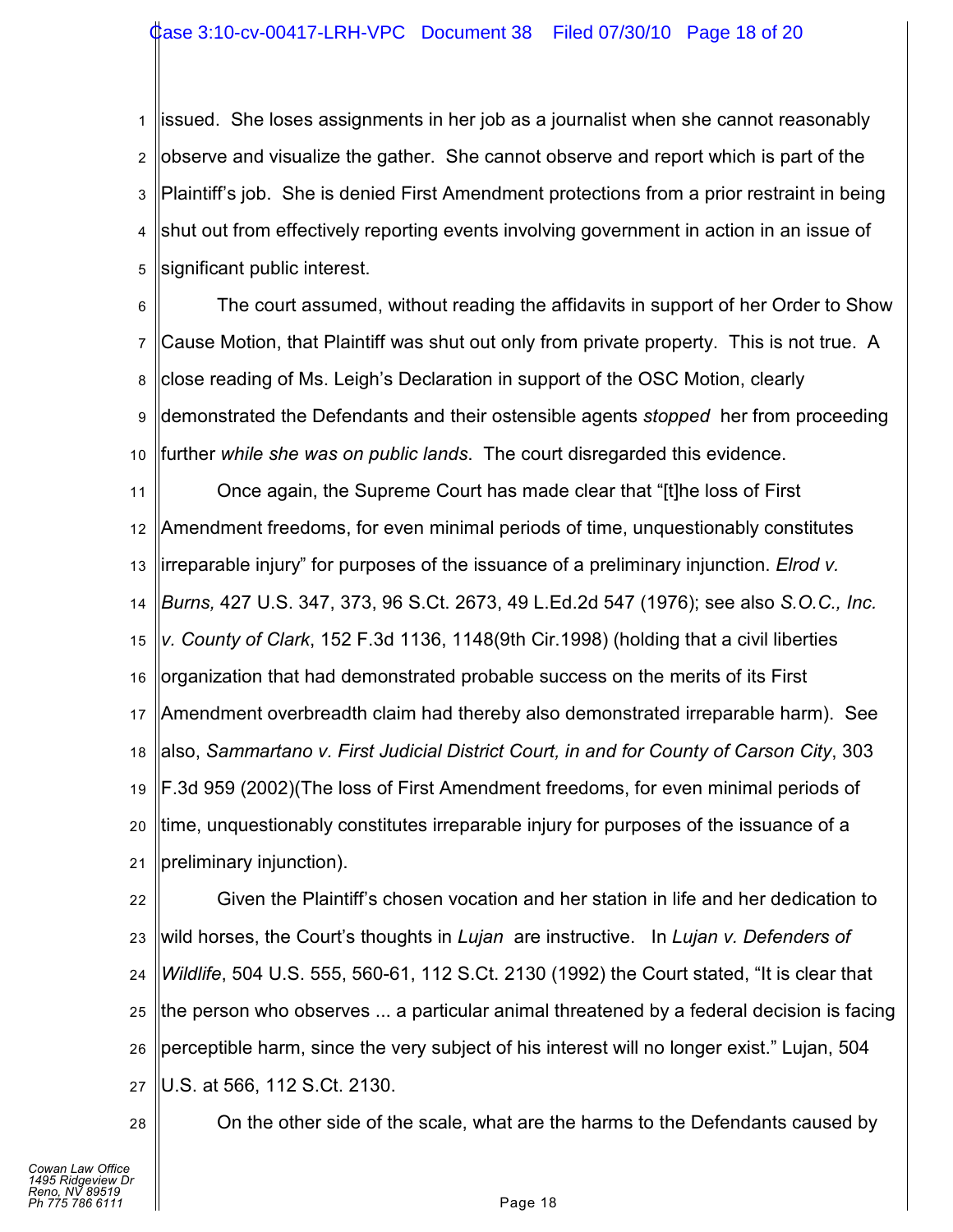1 making them wait a couple of months, until Fall, before resuming their gathers? Or,

2 does it interfere with their gather schedule so much so that it tips the scale heavily to the

3 Defendants' disadvantage when causing them to alter their scheduling?

4 5 There has been no question that the gathering of wild horses in Nevada, involves a matter of significant public interest. This is not a controversial element, here.

6

13

19

20

21

22

23

24

25

26

27

28

### 7 **CONCLUSION**

8 9 10 11 The Plaintiff respectfully submits there is ample, competent evidence demonstrating the Plaintiff prevails on the merits. At the very least the Plaintiff has raised serious questions concerning the merits, and the balancing of interests tips heavily against her should the requested relief not be granted.

| 12 | Plaintiff respectfully requests the following: |
|----|------------------------------------------------|
|----|------------------------------------------------|

|  | The court reconsider its rulings denying the Plaintiffs' relief; |  |  |
|--|------------------------------------------------------------------|--|--|
|  |                                                                  |  |  |

- 14 15 2. The court rule in such a fashion as to make its ruling a final, appealable order;
- 16 17 18 3. Should the court deny the requested relief, that it modify its previous orders denying the TRO Motions, providing Plaintiff permission to appeal, should the Orders be construed interlocutory decisions.

Dated this  $29<sup>th</sup>$  day of July 2010

## RESPECTFULLY SUBMITTED, LAW OFFICE OF GORDON M. COWAN

/S/

 $\overline{a}$ Gordon M. Cowan Esq. (SBN 1781) Attorney for Plaintiff LAURA LEIGH